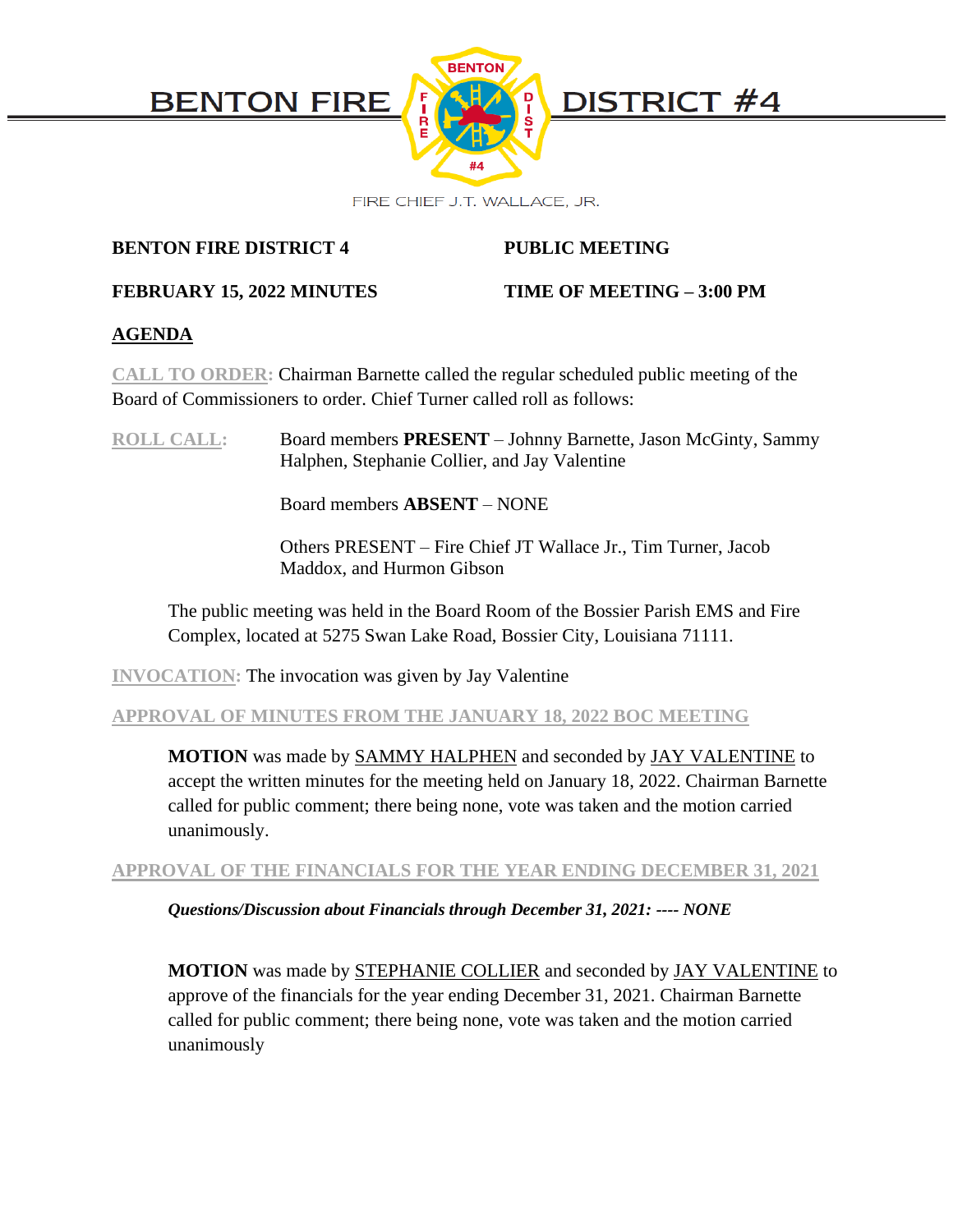

**APPROVAL OF FINANCIALS AS OF FEBRUARY 11, 2022**

*Questions/Discussion about Financials through February 11, 2022: ---- NONE*

**MOTION** was made by JAY VALENTINE and seconded by JASON MCGINTY to approve the financials as of February 11, 2022. Chairman Barnette called for public comment; there being none, vote was taken and the motion carried unanimously.

# **OLD BUSINESS**

# **2021 BUDGET (ITEMS NOT YET BILLED/RECEIVED FOR YEAR ENDING DECEMBER 31, 2021)**

*Chief Turner informed the board that the budget items purchased in 2021 but not yet received have been documented and the auditor will review when the audit is conducted.*

## **HEALTH INSURANCE**

*Chief Turner informed the board that Benefit Consulting is currently working on getting additional quotes for health insurance from other providers.* 

## **FIRE PREVENTION BUREAU**

*Chief Turner informed the board that the Louisiana State Fire Marshal's office has been contacted and a request for a packet to recognize the newly formed Fire Prevention Bureau has been requested.*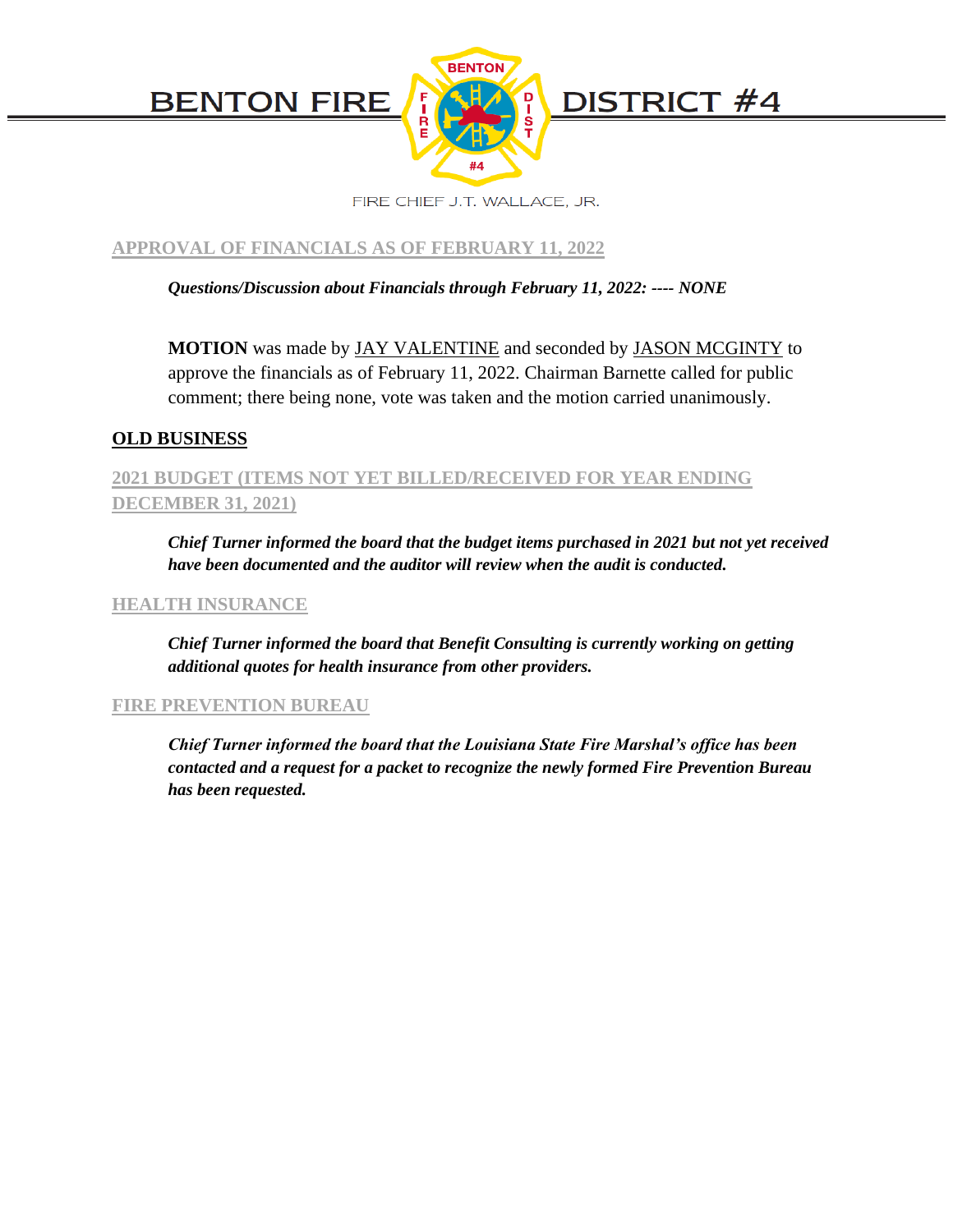

### **NEW BUSINESS**

# **RESOLUTION – 2022-004 – PRELIMINARY APPROVAL TO THE ISSUANCE OF NOT TO EXCEED TREE MILLION DOLLARS OF LIMITED TAX BONDS**

#### **RESOLUTION NO. 2022-004**

*A resolution giving preliminary approval to the issuance of not to exceed Three Million Dollars (\$3,000,000) of Limited Tax Bonds of Benton Fire District No. 4 of the Parish of Bossier, State of Louisiana; making application to the State Bond Commission for the approval of said Bonds; and providing for other matters in connection therewith.*

**Included with Resolution No. 2022-004 is an engagement letter relating to the role that Foley & Judell will serve and the legal services they will provide as bond counsel to Benton Fire District No. 4 in connection with the issuance of the captioned bonds.**

**OFFER** was made by STEPHANIE COLLIER and seconded by SAMMY HALPHEN to adopt resolution 2022-004 relating to giving preliminary approval to the issuance of not to exceed \$3,000,000.00 of Limited Tax Bonds of Benton Fire District No. 4; making application to the State Bond Commission for the approval of said Bonds. Chairman Barnette called for public comment. There being none, a vote was taken – **5 YEAS: Sammy Halphen, Jason McGinty, Stephanie Collier, Jay Valentine, and Johnny Barnette.** 0 Nays, 0 Abstained, and 0 absent. The motion carried unanimously.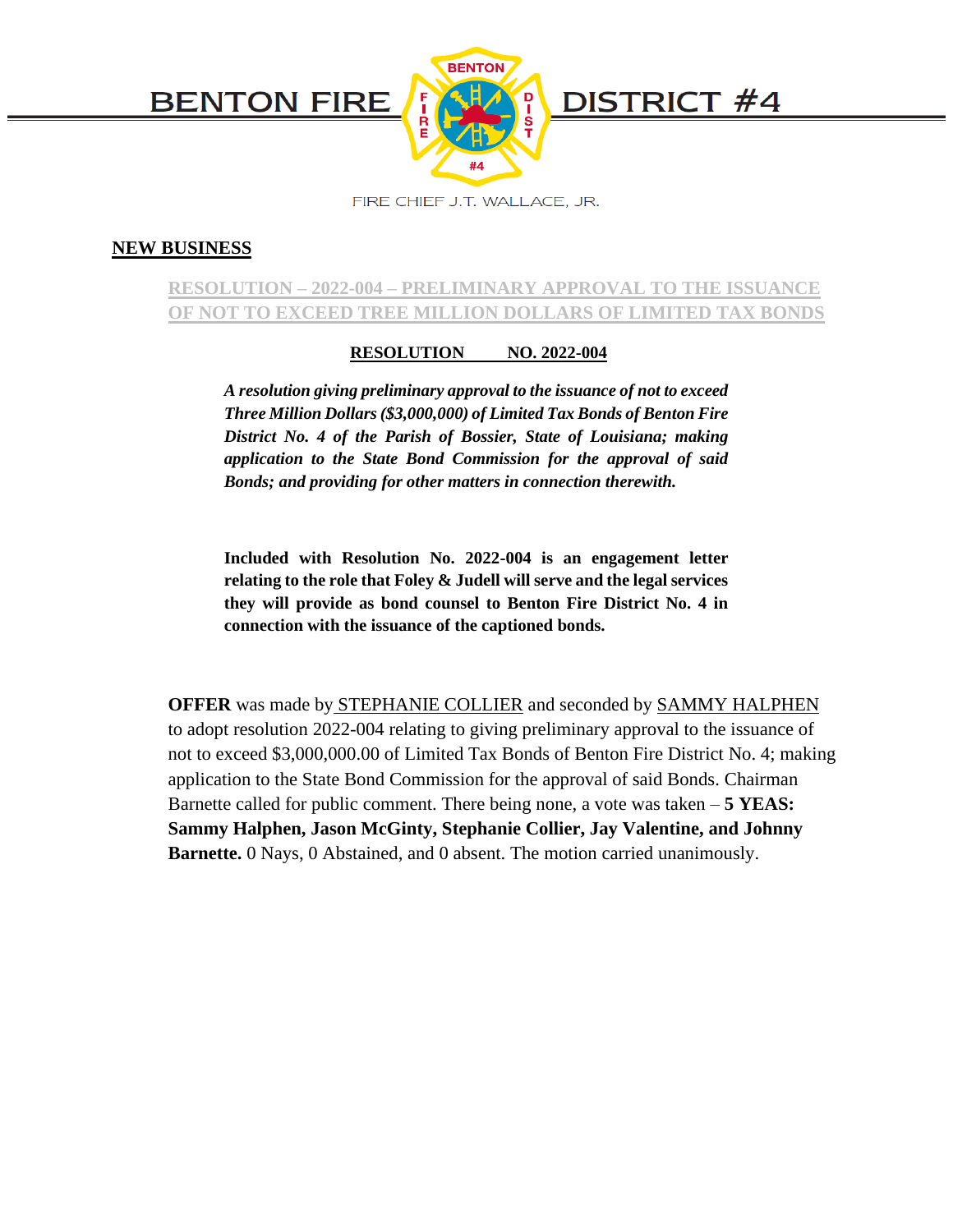

**RESOLUTIION 2022-005 – ADOPT MILLAGE(S) RATE(S)**

• *Chief Turner read the following resolution 2022-005 in full during the regular scheduled meeting:*

#### RESOLUTION **No. 2022-005**

BE IT RESOLVED, that the following millage(s) are hereby levied on the 2022 tax roll on all property subject to taxation by Benton Fire District No. 4 of the Parish of Bossier, State of Louisiana:

#### MILLAGE

Maintenance 20 mills

Maintenance 2 mills

BE IT FURTHER RESOLVED that the proper administrative officials of the Parish of Bossier, State of Louisiana, be and they are hereby empowered, authorized, and directed to spread said taxes, as hereinabove set forth, upon the assessment roll of said Parish for the year 2022, and to make the collection of the taxes imposed for and on behalf of the taxing authority, according to law, and that the taxes herein levied shall become a permanent lien and privilege on all property subject to taxation as herein set forth, and collection thereof shall be enforceable in the manner provided by law.

The foregoing resolution was read in full; the roll was called on the adoption thereof, and the resolution was adopted by the following votes:

YEAS: **5** Sammy Halphen, Jason McGinty, Stephanie Collier, Jay Valentine, Johnny Barnette

NAYS: **0** ABSTAINED: **0** ABSENT: **0**

#### **CERTIFICATE**

I hereby certify that the foregoing is a true and exact copy of the resolution adopted at the board meeting held on February 15, 2022 at which meeting a quorum was present and voting.

Bossier City, Louisiana, this 15<sup>th</sup> day of February, 2022.

/S/ JOHNNY BARNETTE (Board Chairman)